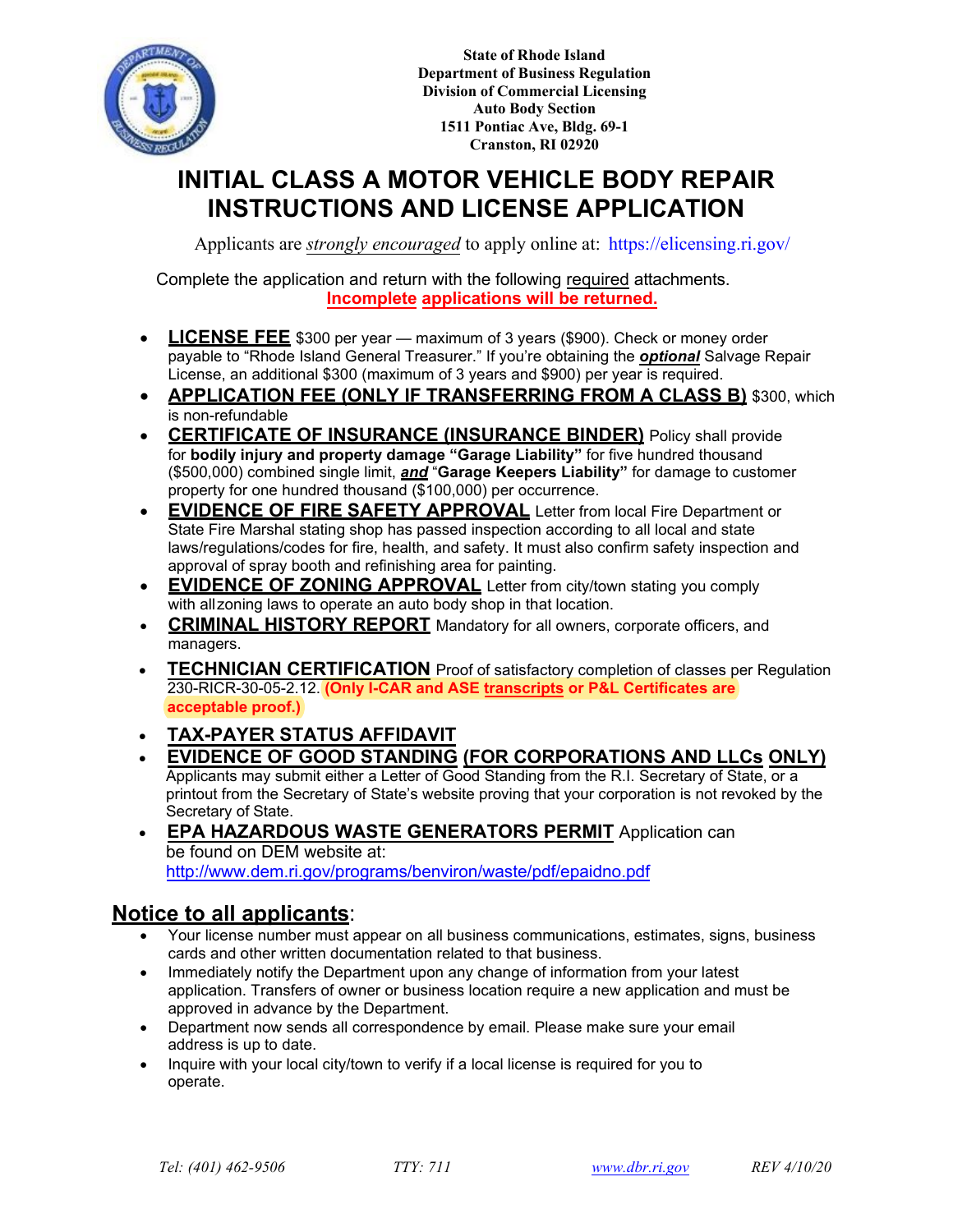

**State of Rhode Island Department of Business Regulation Division of Commercial Licensing Auto Body Section 1511 Pontiac Ave, Bldg. 69-1 Cranston, RI 02920**

### **INITIAL** CLASS A MOTOR VEHICLE REPAIR APPLICATION Please type. **Incomplete applications will be returned.**

| <b>BASIC INFORMATION</b>                                                                                            |            |                |  |  |  |
|---------------------------------------------------------------------------------------------------------------------|------------|----------------|--|--|--|
| Is this your first Auto Body License?                                                                               | $\Box$ Yes | $\Box$ No      |  |  |  |
| Do you want a Salvage Repairer License?                                                                             | $\Box$ Yes | $\square$ No   |  |  |  |
|                                                                                                                     |            |                |  |  |  |
| If yes, please note: \$300 additional fee per year required with a maximum of three (3) years and \$900.            |            |                |  |  |  |
| <b>OWNER INFORMATION</b>                                                                                            |            |                |  |  |  |
| Name:                                                                                                               |            | DOB:           |  |  |  |
| <b>Address:</b>                                                                                                     |            |                |  |  |  |
| City, State, Zip:<br>Email:                                                                                         |            | <b>Phone:</b>  |  |  |  |
|                                                                                                                     |            |                |  |  |  |
| <b>BUSINESS INFORMATION</b>                                                                                         |            |                |  |  |  |
| <b>Type of Business</b><br>$\Box$ Sole Proprietorship $\Box$ Partnership $\Box$ Corporation $\Box$ LLC $\Box$ Other |            |                |  |  |  |
| Name:                                                                                                               |            | FEIN:          |  |  |  |
| <b>DBA</b> (If applicable):                                                                                         |            |                |  |  |  |
| <b>Address:</b>                                                                                                     |            |                |  |  |  |
| City, State, Zip:                                                                                                   |            |                |  |  |  |
| Email:                                                                                                              |            | <b>Phone:</b>  |  |  |  |
| PARTNERS, MEMBERS, OFFICERS (IF APPLICABLE)                                                                         |            |                |  |  |  |
| Name:                                                                                                               |            | DOB:           |  |  |  |
| Title:                                                                                                              |            |                |  |  |  |
| <b>Address:</b>                                                                                                     |            |                |  |  |  |
| City, State, Zip:                                                                                                   |            |                |  |  |  |
| Email:                                                                                                              |            | <b>Phone:</b>  |  |  |  |
| Name:                                                                                                               |            | DOB:           |  |  |  |
| <b>Title:</b>                                                                                                       |            |                |  |  |  |
| <b>Address:</b>                                                                                                     |            |                |  |  |  |
| City, State, Zip:                                                                                                   |            |                |  |  |  |
| Email:                                                                                                              |            | <b>Phone:</b>  |  |  |  |
| Name:                                                                                                               |            | DOB:           |  |  |  |
| Title:                                                                                                              |            |                |  |  |  |
| <b>Address:</b>                                                                                                     |            |                |  |  |  |
| City, State, Zip:<br>Email:                                                                                         |            |                |  |  |  |
|                                                                                                                     |            | Phone:<br>DOB: |  |  |  |
| Name:<br>Title:                                                                                                     |            |                |  |  |  |
| <b>Address:</b>                                                                                                     |            |                |  |  |  |
| City, State, Zip:                                                                                                   |            |                |  |  |  |
| Email:                                                                                                              |            | <b>Phone:</b>  |  |  |  |
| Name:                                                                                                               |            | DOB:           |  |  |  |
| <b>Title:</b>                                                                                                       |            |                |  |  |  |
| <b>Address:</b>                                                                                                     |            |                |  |  |  |
| City, State, Zip:                                                                                                   |            |                |  |  |  |
| Email:                                                                                                              |            | <b>Phone:</b>  |  |  |  |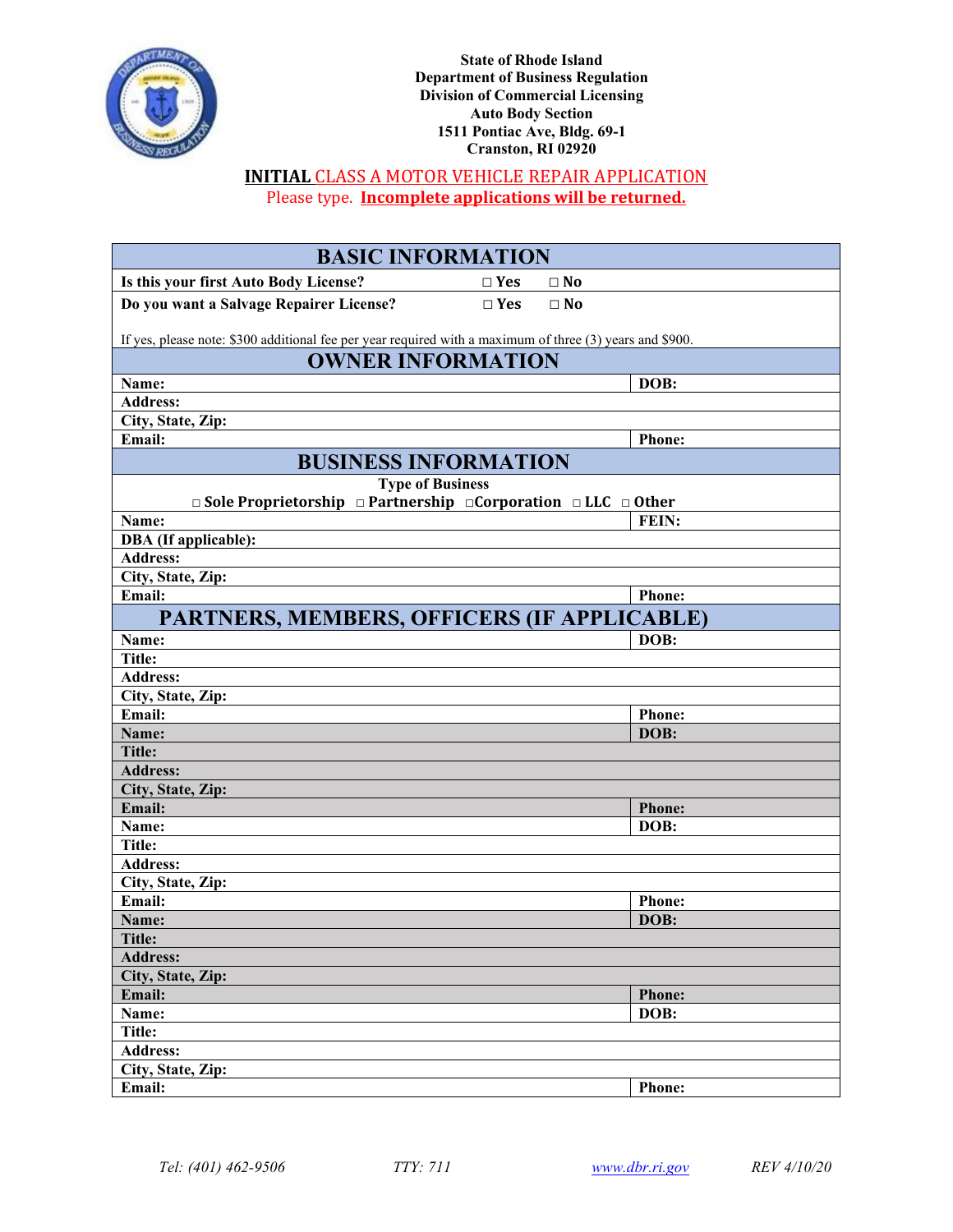

### **INITIAL** CLASS A MOTOR VEHICLE REPAIR APPLICATION **— CONTINUED** Please type. **Incomplete applications will be returned.**

| <b>DESIGNEE INFORMATION</b>                                                                   |                      |                         |  |  |
|-----------------------------------------------------------------------------------------------|----------------------|-------------------------|--|--|
| (Person The Department can speak to regarding the business)                                   |                      |                         |  |  |
| Name:                                                                                         |                      |                         |  |  |
| <b>Address:</b>                                                                               |                      |                         |  |  |
| City, State, Zip:<br>Email:                                                                   |                      |                         |  |  |
|                                                                                               |                      | <b>Phone:</b>           |  |  |
| <b>APPLICATION QUESTIONS</b>                                                                  |                      |                         |  |  |
| Do you currently hold a Motor Vehicle Dealers License? □ Yes                                  | $\sqcap$ No          |                         |  |  |
| If yes, provide License #:                                                                    |                      |                         |  |  |
| Do you currently hold an Appraiser/Adjuster License? $\Box$ Yes                               | $\Box$ No            |                         |  |  |
| If yes, provide License #:                                                                    |                      |                         |  |  |
| <b>EPA Hazardous Waste Generators Permit#:</b>                                                |                      |                         |  |  |
| <b>Square Footage:</b>                                                                        |                      |                         |  |  |
| NOTE: Licensees must perform repairs inside a fixed location with at least 4,000 SF of heated |                      |                         |  |  |
| ground-level space                                                                            |                      |                         |  |  |
| <b>Describe Secured Storage Area:</b>                                                         |                      |                         |  |  |
| <b>EMPLOYEE LIST</b>                                                                          |                      |                         |  |  |
| Name:                                                                                         | $\Box$ Technician    | □ Shop Employee         |  |  |
| Name:                                                                                         | $\Box$ Technician    | □ Shop Employee         |  |  |
| Name:                                                                                         | $\square$ Technician | $\Box$ Shop Employee    |  |  |
| Name:                                                                                         | $\Box$ Technician    | $\square$ Shop Employee |  |  |
|                                                                                               |                      |                         |  |  |
| Name:                                                                                         | $\square$ Technician | □ Shop Employee         |  |  |
| Name:                                                                                         | $\Box$ Technician    | □ Shop Employee         |  |  |
| Name:                                                                                         | $\square$ Technician | □ Shop Employee         |  |  |
| Name:                                                                                         | $\Box$ Technician    | □ Shop Employee         |  |  |
| Name:                                                                                         | $\Box$ Technician    | □ Shop Employee         |  |  |
| Name:                                                                                         | $\Box$ Technician    | $\square$ Shop Employee |  |  |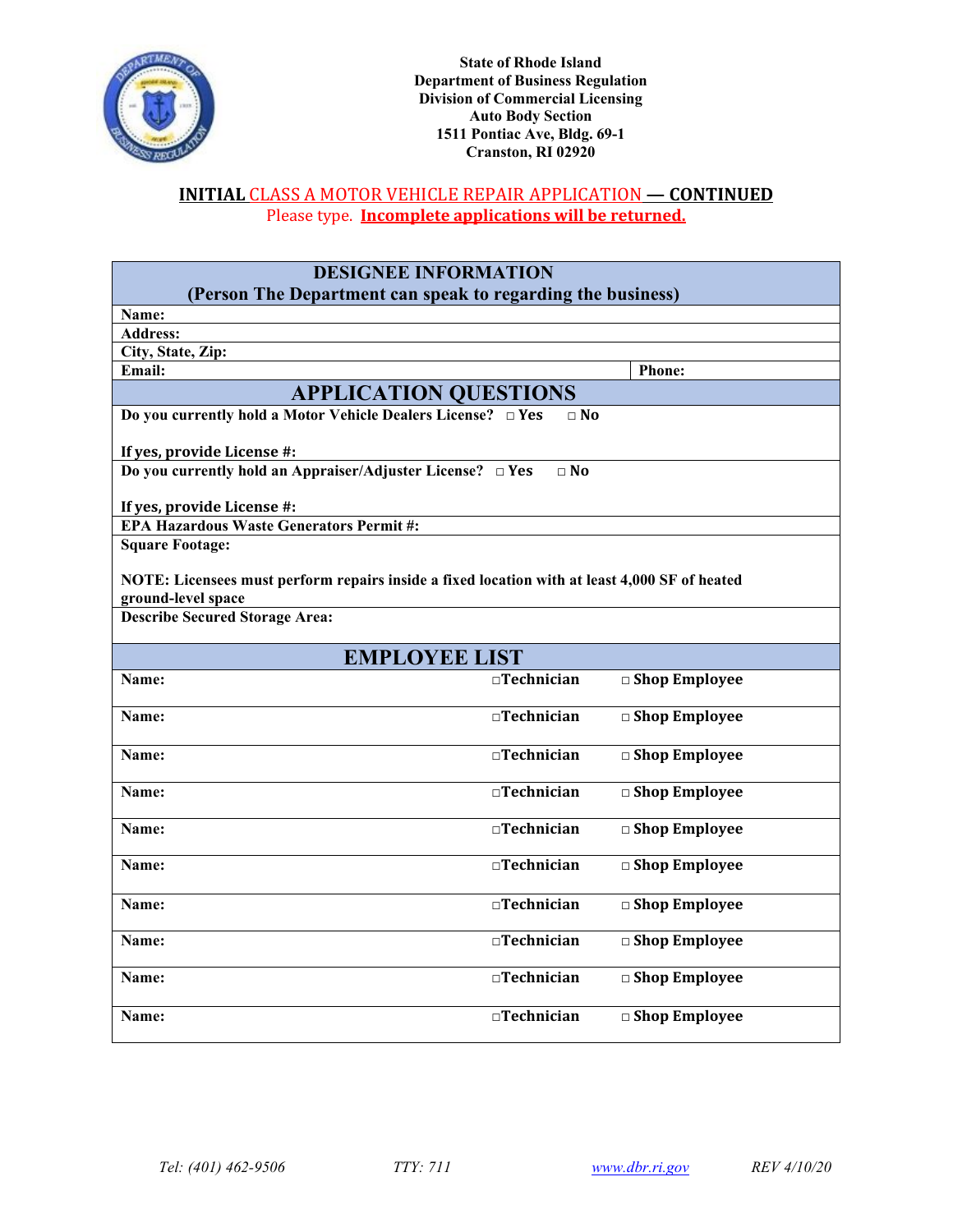

### **INITIAL** CLASS A MOTOR VEHICLE REPAIR APPLICATION **— CONTINUED** Please type. **Incomplete applications will be returned.**

| <b>LICENSE REQUIREMENTS</b>                                                                                                  |
|------------------------------------------------------------------------------------------------------------------------------|
| Certification for the repair and refinishing of aluminum, high-strength steel, and other metal                               |
| or alloy, by at least one automobile manufacturer or third-party administrator. (proof must be<br>attached)                  |
|                                                                                                                              |
| Name of manufacturer or third-party administrator:                                                                           |
| A written lifetime warranty on repairs that is valid against workmanship defects is required.                                |
| (Proof must be attached)<br>A system for documenting complaints is required.                                                 |
| (Proof must be attached)                                                                                                     |
| Do you have electrical and /or hydraulic pulling equipment? $\Box$ Yes<br>$\Box$ No                                          |
|                                                                                                                              |
| If yes, provide model:<br>Do you have current dimensional guides appropriate to vehicle being repaired? $\Box$ Yes $\Box$ No |
|                                                                                                                              |
| If yes, provide model:                                                                                                       |
| Do you have a four (4)-point clamping system to secure vehicle while making structural                                       |
| repairs? $\square$ Yes<br>$\Box$ No                                                                                          |
| If yes, provide model:                                                                                                       |
| Do you have equipment/gauges mechanical or electronic capable of three-dimensional                                           |
| measurements? $\square$ Yes<br>$\Box$ No                                                                                     |
| If yes, provide model:                                                                                                       |
| Do you have appropriate welding equipment to meet manufacturer's requirements?                                               |
| $\Box$ Yes<br>$\Box$ No                                                                                                      |
|                                                                                                                              |
| If yes, provide model:<br>Do you have a paint system or access to a paint system capable of producing original               |
| equipment manufacturer's requirements? $\Box$ Yes<br>$\Box$ No                                                               |
|                                                                                                                              |
| If yes, provide model:                                                                                                       |
| Do you have a spray Booth that conforms to the requirements of the RI State Fire Marshall?<br>$\sqcap$ Yes<br>$\Box$ No      |
|                                                                                                                              |
| If yes, provide model:                                                                                                       |
| Do you have HVLP Spray guns that meet current EPA requirements? $\Box$ Yes $\Box$ No                                         |
|                                                                                                                              |
| If yes, provide model:<br>Do you have a refinishing area that complies with safety and environmental regulations?            |
| $\Box$ Yes $\Box$ No                                                                                                         |
| Do you have Parking in compliance with local laws and regulations to perform the repair                                      |
| work? $\square$ Yes<br>$\Box$ No                                                                                             |